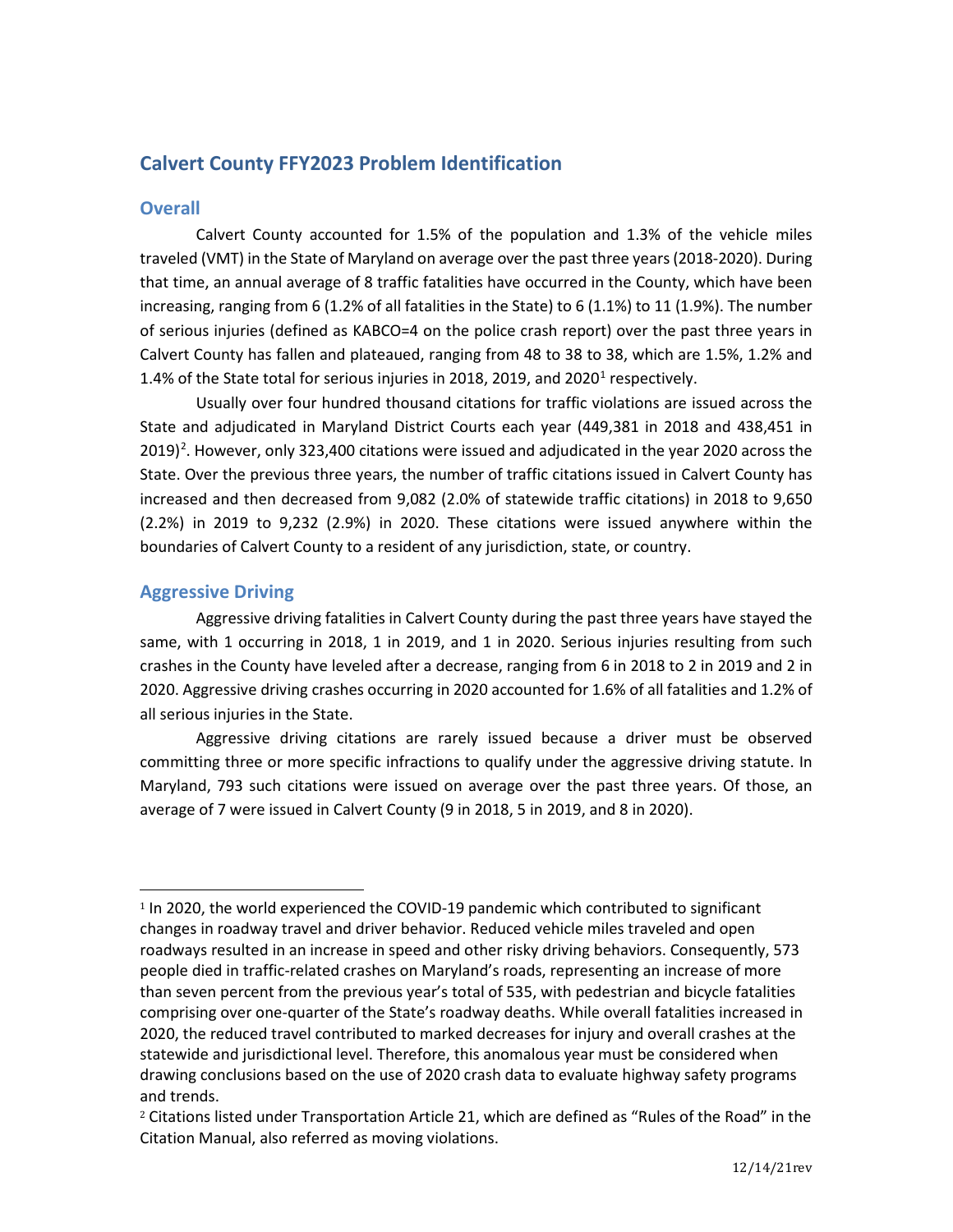### **Distracted Driving**

Since 2018, there have been an annual average of about 2 distracted driving fatalities occurring in Calvert County. In 2020, distracted driving in the County added 3 deaths to the State's distracted driving fatalities, a point on a trend that has oscillated over the previous three years (2 in 2018 and 0 in 2019). Serious injuries resulting from distracted driving crashes in the County have varied over the past three years, from 28 in 2018 (1.8% of all distracted driving serious injuries in the State) to 17 in 2019 (1.1% of all) to 19 in 2020 (1.6% of all). In 2020, 27.3% of all fatalities and 50.0% of all serious injuries recorded in Calvert County resulted from distracted driving crashes.

Distracted driving citations issued in Maryland during the past three years have decreased significantly, ranging from 33,655 in 2018 to 33,978 in 2019 and 19,450 in 2020. During the same period, distracted driving citations issued in Calvert County have oscillated, ranging from 609 in 2018 to 793 in 2019 and 440 in 2020. As a proportion of the distracted driving citations issued statewide, those handed out in the County accounted for 1.8% in 2018, 2.3% in 2019 and 2.3% in 2020.

#### **Impaired Driving**

Over the past three years, an average of 3 impaired driving fatalities occurred per year in Calvert County. Fatalities from such crashes have been increasing, ranging from 1 (0.7% of all impaired driving fatalities in Maryland) in 2018 to 2 (1.3% of all) in 2019 to 5 (4.1% of all) in 2020. Serious injuries resulting from such crashes in the County over the same time period have decreased and leveled off, ranging from 11 in 2018 (2.4% of all impaired driving serious injuries in the State) to 8 in 2019 (1.6% of all) to 7 in 2020 (1.6% of all). In 2020, 45.5% of all fatalities and 18.4% of all serious injuries in Calvert County resulted from impaired driving crashes, compared to 21.1% of all fatalities and 16.4% of all serious injuries from impaired driving crashes occurring throughout the State.

Impaired driving relates to driving while impaired by alcohol and/or drugs or controlled dangerous substances. Several citations may be issued at the point of an encounter with an impaired driver. Therefore, all judicial figures related to impaired driving will be quantified using arrests, not individual citations. Impaired driving arrests have steeply decreased in Maryland over the past three years, from 18,403 in 2018 to 18,279 in 2019 to 13,651 in 2020. During the same period, impaired driving arrests have seesawed in Calvert County, ranging from 606 in 2018 to 563 in 2019 to 585 in 2020. As a proportion of impaired driving arrests in the State, the number of impaired driving arrests in the County accounted for 3.3% in 2018, 3.1% in 2019, and 4.3% in 2020. Of the impaired arrests in the County in 2020, 2.6% were of older drivers (ages 65+) while 5.0% were of younger drivers (ages 16-20).

#### **Speeding**

During the past three years, Calvert County averaged 2 speeding related fatalities per year, which have stayed the same over that time: 1 in 2018, 2 in 2019 and 3 in 2020. Serious injuries resulting from such crashes in the County over the past three years have declined, ranging from 8 in 2018 to 8 in 2019 and 4 in 2020. In 2020, 2.7% of statewide speeding related fatalities and 1.3% of statewide speeding related serious injuries resulted from crashes in Calvert County.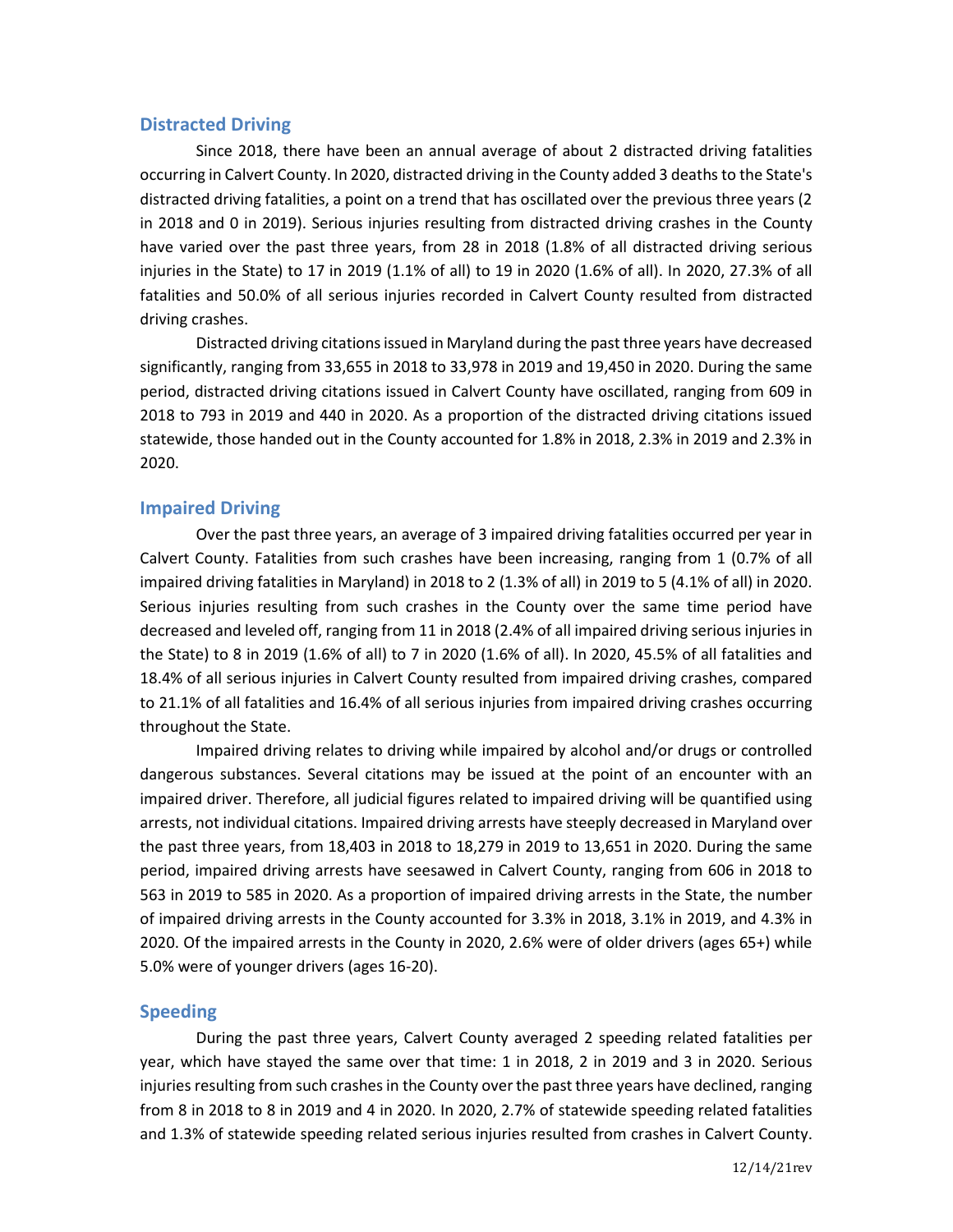Over the same year, 27.3% of all fatalities and 10.5% of all serious injuries recorded in Calvert County were the result of crashes involving driving speed.

Speeding citations are very common even though those adjudicated through the District Court do not include automated enforcement. Speeding citations issued in Calvert County have increased significantly over the past three years, with 4,591 (2.3% of statewide speeding citations), 4,960 (2.7% of statewide), and 5,068 (3.3% of all) issued in 2018, 2019, and 2020, respectively. Statewide speeding citations have steeply decreased over the same three years: 195,649, 182,213, and 151,419. Speeding citations comprised 54.9% of all Calvert County citations in 2020.

#### **Non-motorists**

Non-motorists are defined here as pedestrians (on foot) and bicyclists. Pedestrian fatalities in Calvert County have remained almost steady over the previous three years, from 0 (2018) to 1 (2019) to 2 (2020), while serious injuries have been infrequent, ranging from 3 (2018) to 1 (2019) to 1 (2020). The occurrence of bicyclist fatalities in Calvert County has been rare, with 1 in 2018, 0 in 2019, and 0 in 2020, while serious injuries to bicyclists have been uncommon, ranging from 0 in 2018 to 0 in 2019 to 0 in 2020.

Very few non-motorist citations are issued throughout the State, to either the pedestrian or the motor vehicle driver. Typically, more violations are issued to drivers, and in Calvert County 1 was issued to drivers against pedestrians or bicyclists in 2020, while 0 were issued to pedestrians or bicyclists that year. As a proportion of statewide totals (933 and 235), those numbers represent 0.1% and 0.0%, respectively, in 2020.

#### **Motorcycles**

Motorcycle rider fatalities have remained relatively constant over the past three years in Calvert County, ranging from 1 (2018) to 1 (2019) to 2 (2020). Serious injuries to motorcyclists have seen an increase, ranging from 3 (2018) to 4 (2019) to 7 (2020). The 2020 figures account for 2.6% of motorcycle rider fatalities and 2.2% of rider serious injuries that occurred in the State.

Maryland has had a universal helmet law in place for several decades, consequently the incidence of unhelmeted motorcyclists involved in a crash is low. The State has averaged 7 unhelmeted motorcycle rider fatalities per year over the past three years, therefore, unhelmeted motorcycle fatalities in Calvert County have remained almost steady (an average of 1 per year). However, 1 seriously injured rider in Calvert County was unhelmeted in 2020, which is 1.1% of the State total (compared to 0 in 2018 and 2 in 2019).

#### **Older Drivers**

In Maryland, older driver safety programs focus on drivers of age 65 years or older. The data presented here on fatalities and serious injuries include any person involved in a crash with an older driver. Older drivers were involved in crashes that resulted in an average of 94 fatalities in Maryland each year (85 in 2018, 105 in 2019 and 91 in 2020). During that time, serious injuries resulting from these crashes in Maryland have seen a significant decrease, ranging from 518 in 2018 to 512 in 2019 to 381 in 2020. Fatal crashes involving older drivers in Calvert County averaged 1 over the same period (ranging from 3 in 2018, 0 in 2019 to 1 in 2020). Further, serious